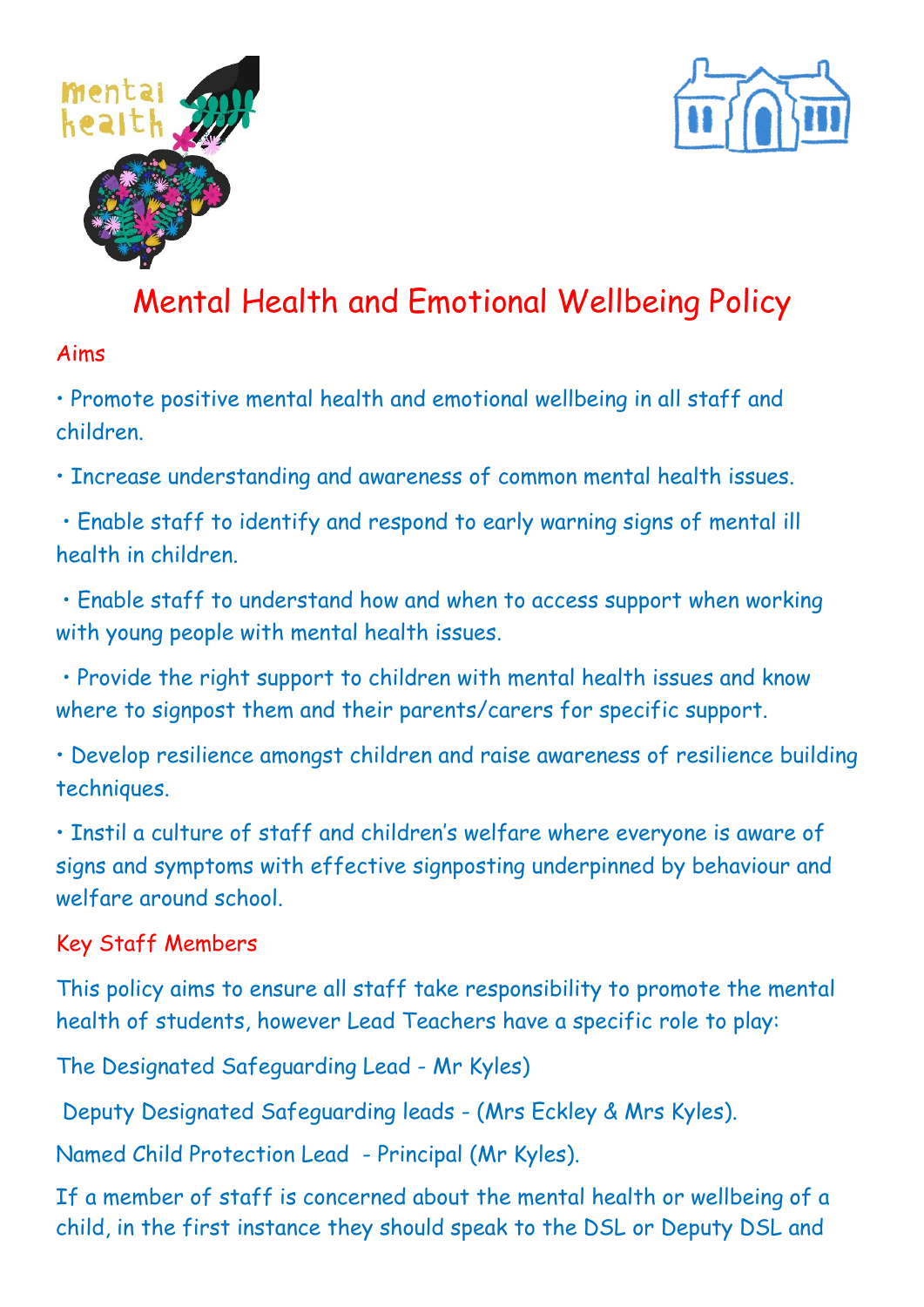raise their concerns at the weekly staff meeting. If there is a concern that the child is high risk or in danger of immediate harm, the School's child protection procedures should be followed. If the child presents a high- risk, then Early Help (01432 383237) should be contacted or in extreme case MASH (01432260800). These LA services will provide advice and support.

#### Individual Care Plans

When a child has been identified as having cause for concern, has received a diagnosis of a mental health issue, or is receiving support through CAMHS (01432 220450), it is recommended that an Individual Care Plan should be drawn up. The development of the plan should involve the pupil, parents, and relevant professionals.

This plan should include:

- Details of the child's situation/condition/diagnosis
- Special requirements or strategies, and necessary precautions
- Medication and any side effects
- Who to contact in an emergency

• The role of the school and specific staff, usually the relevant Lead Teacher & the principal.

## Teaching About Mental Health (PHSE)

The skills, knowledge and understanding our children need to keep themselves and others - physically and mentally healthy and safe are included as part of our PSHE curriculum. Additionally, we will use such lessons to provide children who do develop difficulties with strategies to keep themselves healthy and safe, as well as supporting children to support any of their friends who are facing challenges.

#### **Signposting**

We will ensure that staff, children and parents/carers are aware of the support and services available to them, and how they can access these services. Within the school we will use our communication channels and incidents will be recorded on Scholarpack. We will share and display relevant information about local and national support services on our website.

#### Support at School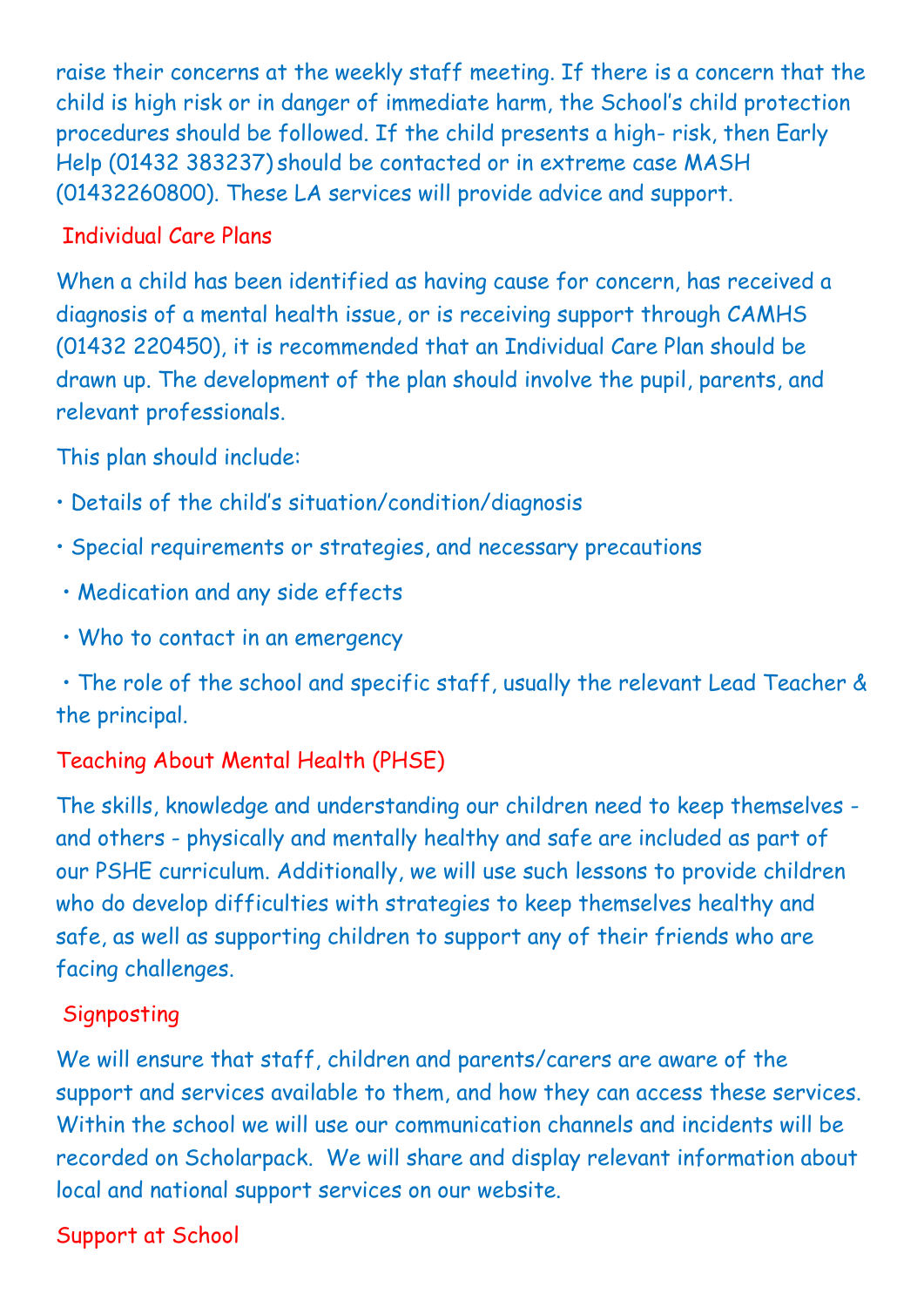Nurture support is available for children identified as being vulnerable to mental health issues. Children who are going through difficulties such as family illness, separation, bereavement, or other stressful situations are supported with small group work.

#### Warning Signs

Staff may become aware of warning signs which indicate a child is experiencing mental health or emotional wellbeing issues. These warning signs should always be taken seriously and staff observing any of these warning signs should alert the designated child protection lead/ named persons. Possible warning signs, which all staff should be aware of, include:

- Physical signs of harm that are repeated or appear non-accidental
- Changes in eating / sleeping habits
- Increased isolation from friends or family, becoming socially withdrawn
- Changes in activity and mood Lowering of academic achievement
- Talking or joking about self-harm or suicide
- Expressing feelings of failure, uselessness or loss of hope
- Changes in clothing e.g. long sleeves in warm weather
- Secretive behaviour
- Avoiding PE or getting changed secretively
- Lateness to, or absence from school
- Repeated physical pain or nausea with no evident cause
- An increase in lateness or absenteeism

## Targeted Support

We recognise some children and young people are at greater risk of experiencing poorer mental health, for example, those who are in care, young carers, those who have had previous access to CAMHS, those living with parents/carers with a mental illness and those living in households experiencing domestic violence.

We ensure timely and effective identification of children who would benefit from targeted support and ensure appropriate referral to support services by:

• Identifying children who are showing early signs of anxiety, emotional distress, or behavioural problems.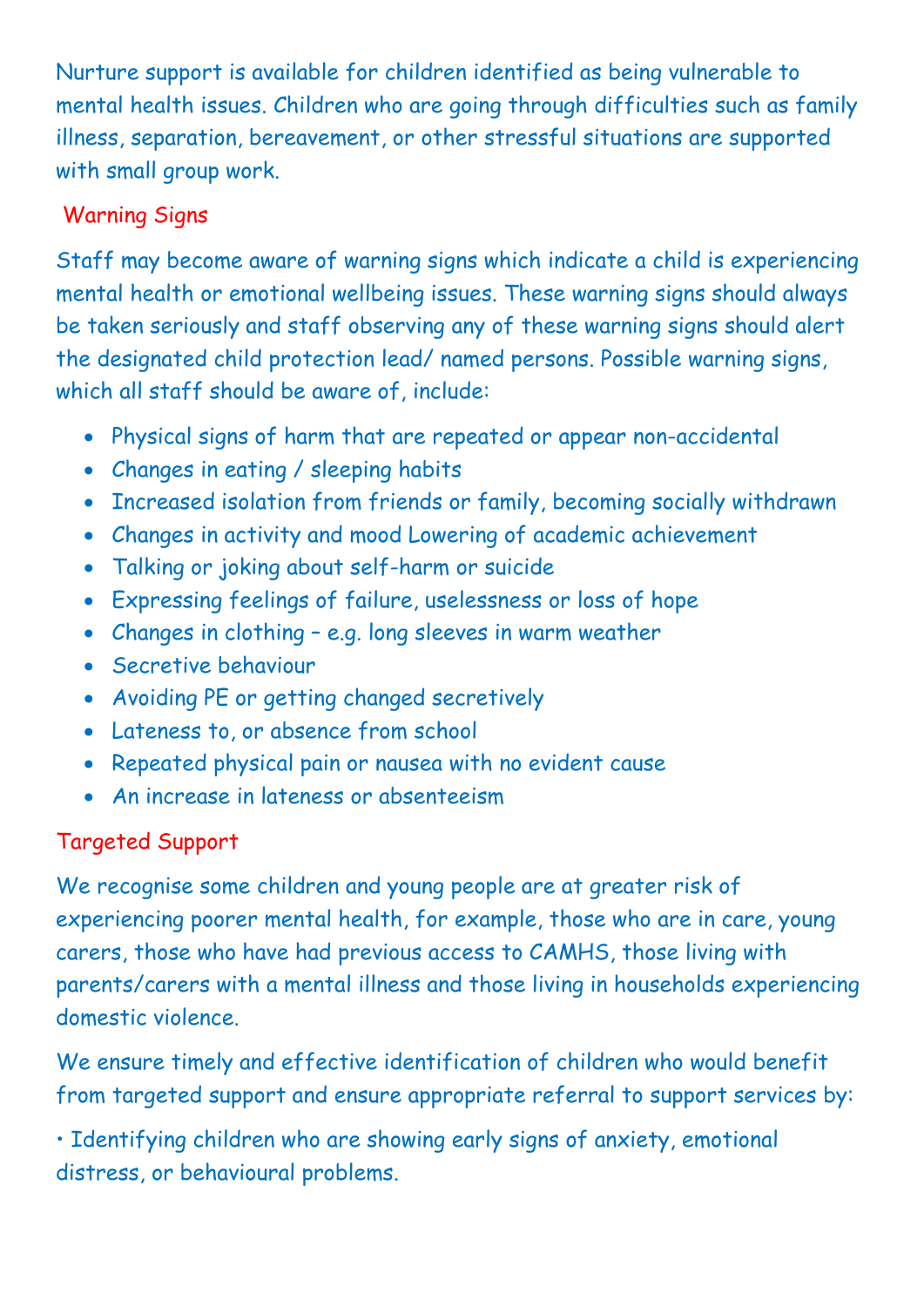• Providing specific help for those children most at risk (or already showing signs) of social, emotional, and behavioural problems.

• Working with Children's Services, CAMHS and other agencies services to follow protocols including assessment and referral

• Discussing options for tackling these problems with the child and their parents/carers.

- Agreeing an Individual Care Plan
- Providing a range of interventions

• Provide children with clear and consistent information about the opportunities available for them to discuss personal issues and emotional concerns.

• Provide children with opportunities to build relationships, particularly those who may find it difficult to seek support when they need it;

• Any support offered will take account of Academy policies regarding confidentiality;

#### Managing Disclosures

If a child chooses to disclose concerns about themselves, or a friend, to any member of staff, the response will be calm, supportive and non-judgemental. All disclosures will be recorded confidentially on Scholarpack.

## Confidentiality

If a member of staff feels it is necessary to pass on concerns about a child to either someone within or outside of the school, then this will be first discussed with the child. It is important to also safeguard staff emotional wellbeing. Safeguarding supervision between the named persons relieves the burden of concerns and also ensures continuity of care should staff absence occur.

Parents would be informed if concerns are raised about a child's mental health. If a child gives us reason to believe that they are at risk, or there are child protection issues, parents should not be informed, but the child protection procedures should be followed.

#### Working with parents/carers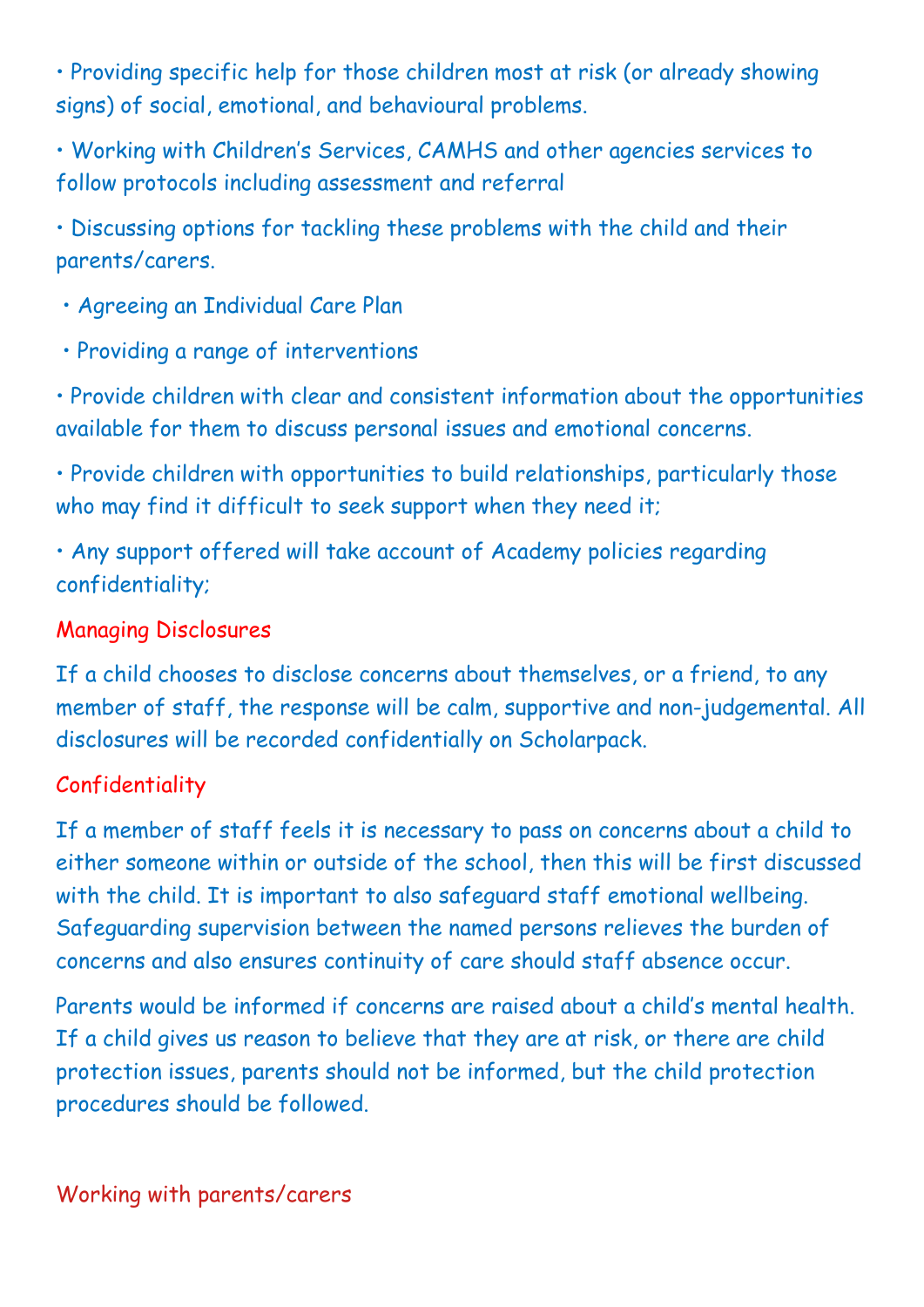We are mindful that for a parent, hearing concerns about their child can be upsetting and distressing. They may therefore respond in various ways which we should be prepared for and allow time for the parent to reflect and process the situation. Signposting parents to other sources of information and support can be helpful in these instances. Lines of communication will be kept open should the parents have further questions or concerns. A record of the meeting and points discussed/agree are added to pupils' records and an Individual Care Plan if appropriate.

#### Staff Wellbeing & Workload

To reduce workload pressures on staff the following have been initiated

- Class sizes are limited to a maximum of 24 pupils.
- Staff are involved in decision making and policy decisions.
- TA support is high, currently 3.2.
- Principal & Site Manager cover break and lunch break duties.
- School Assemblies are covered four days a week.
- As a FREE SCHOOL a light-handed approach is employed on curriculum content.
- Reduction (50%) in core subject assessments.

The Principal acts as the wellbeing lead and speaks to his Teaching and TA staff daily.

#### Supporting Parents

We recognise the family plays a key role in influencing children and young people's emotional health and wellbeing.

We will work in partnership with parents and carers to promote emotional health and wellbeing by:

• Ensuring all parents are aware of and have access to information promoting social and emotional wellbeing and preventing mental health problems;

• Highlighting sources of information and support about common mental health issues through our communication channels (website, newsletters etc.);

• Offering support to help parents or carers develop their parenting skills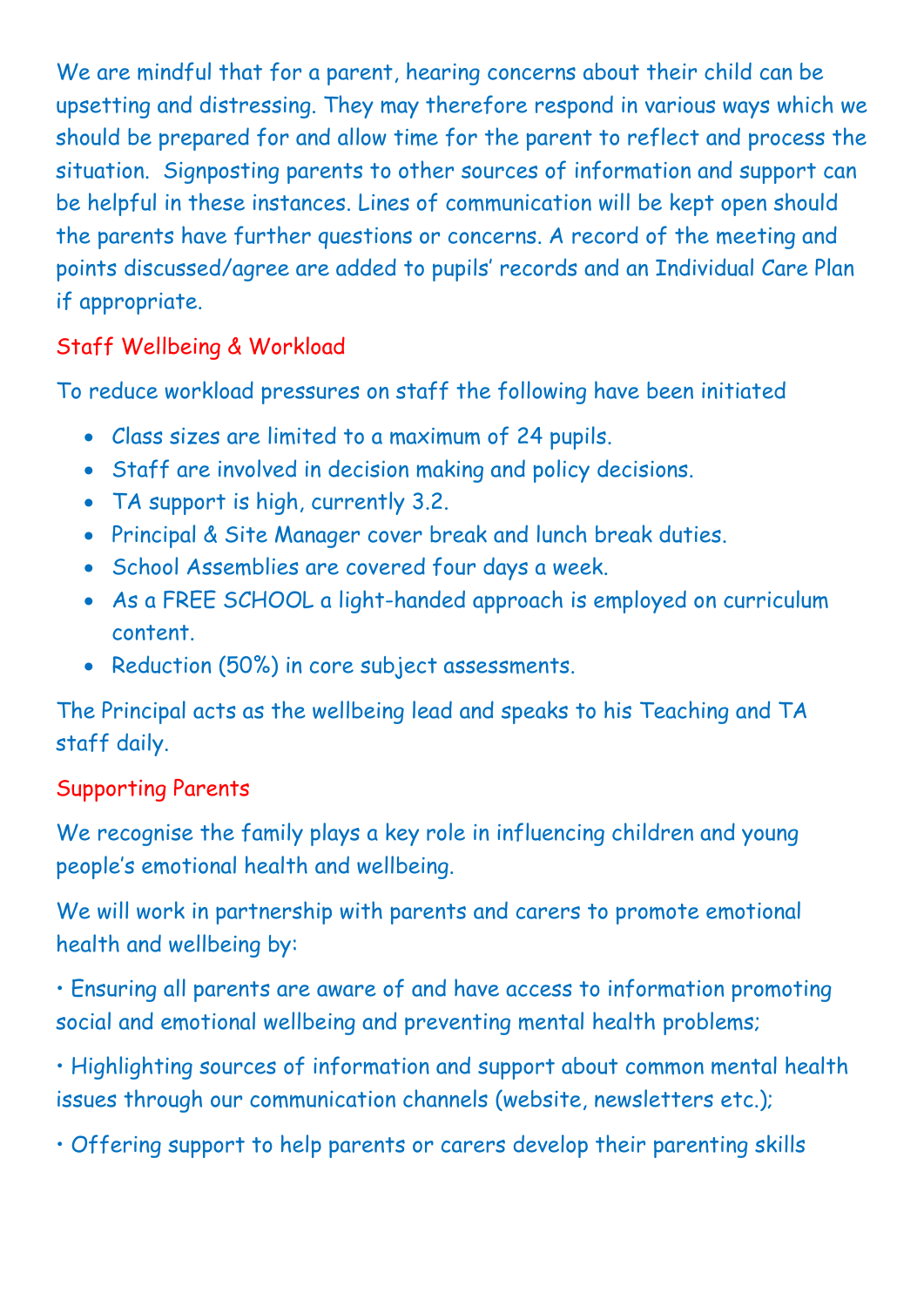• Ensuring parents, carers and other family members living in disadvantaged circumstances are given the support they need to participate fully in activities to promote social and emotional wellbeing.

#### Supporting Peers

When a child is suffering from mental health issues, it can be a difficult time for their friends who may want to support but do not know how. To keep peers safe, we will consider on a case by case basis which friends may need additional support. Support will be provided in one to one or group settings and will be guided by conversations by the child who is suffering and their parents with whom we will discuss:

- What it is helpful for friends to know and what they should not be told
- How friends can best support

• Things friends should avoid doing / saying which may inadvertently cause upset

• Warning signs that their friend needs help.

Additionally, we will want to highlight with peers:

- Where and how to access support for themselves
- Safe sources of further information about their friend's condition
- Healthy ways of coping with the difficult emotions they may be feeling

#### **Training**

As a minimum, all staff will receive regular training about recognising and responding to mental health issues (KCSIE) as part of their regular child protection training to enable them to keep pupils safe. A member of staff (SENCo) is also a nominated to cover mental health (Principal) who is a trained First Aider. Training opportunities for staff who require more in-depth knowledge will be considered as part of our performance management process and additional CPD if appropriate.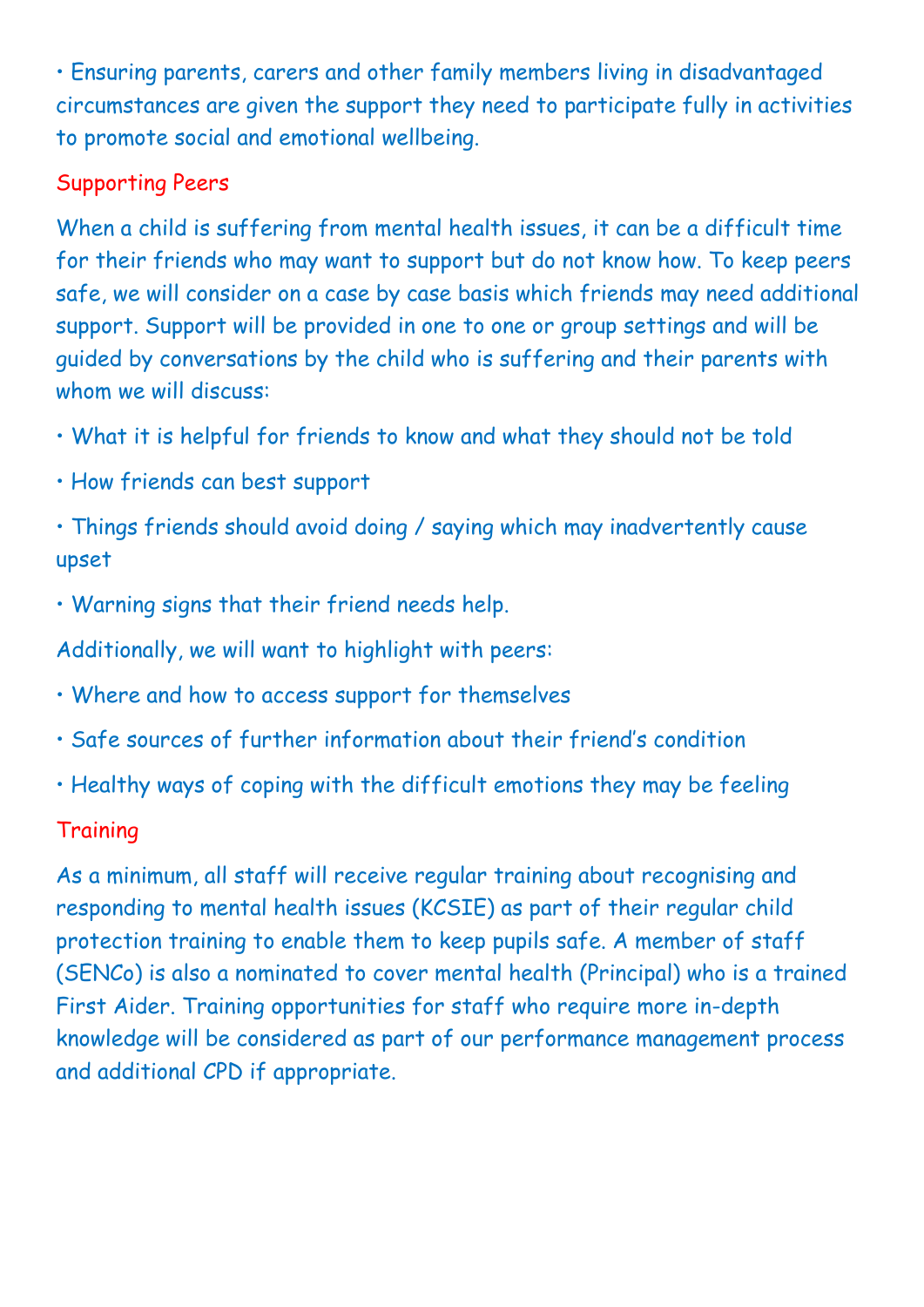## Early Help



#### **Sharmain Lawrence – Service Director Early Help and Safeguarding**

#### **CONTACT DETAILS**

#### **EARLY HELP**

| <b>Nicola Turvey</b>                                             | Dorcas Taylor                        |  |  |  |  |  |  |
|------------------------------------------------------------------|--------------------------------------|--|--|--|--|--|--|
| Nicola.Turvey@herefordshire.gov.uk                               | Dorcas.Taylor2@herefordshire.gov.uk  |  |  |  |  |  |  |
| 01432 383237                                                     | 01432 383505                         |  |  |  |  |  |  |
| <b>Vicky Roe</b>                                                 | Jane Marshall                        |  |  |  |  |  |  |
| Victoria.Roe@herefordshire.gov.uk                                | Jane.Marshall@herefordshire.gov.uk   |  |  |  |  |  |  |
| 01432 383233                                                     | 01432 260655                         |  |  |  |  |  |  |
| <b>Kelly Hanson</b>                                              | <b>Vicky Leader</b>                  |  |  |  |  |  |  |
| Kelly.Hanson@herefordshire.gov.uk                                | Victoria.Leader@herefordshire.gov.uk |  |  |  |  |  |  |
| 01432 260338                                                     | 01432 383751                         |  |  |  |  |  |  |
| Sandra Lloyd                                                     | Louise Tanner                        |  |  |  |  |  |  |
| Sandra.Lloyd@herefordshire.gov.uk                                | Itanner@herefordshire.gov.uk         |  |  |  |  |  |  |
| 01432 261974                                                     | 01432 383333                         |  |  |  |  |  |  |
| Child and Adolescent Mental Health Services (CAMHS 01432 220450) |                                      |  |  |  |  |  |  |
| kate.warner@nspcc.org.uk (0121 2277650)<br>Warner, Kate          |                                      |  |  |  |  |  |  |
|                                                                  |                                      |  |  |  |  |  |  |